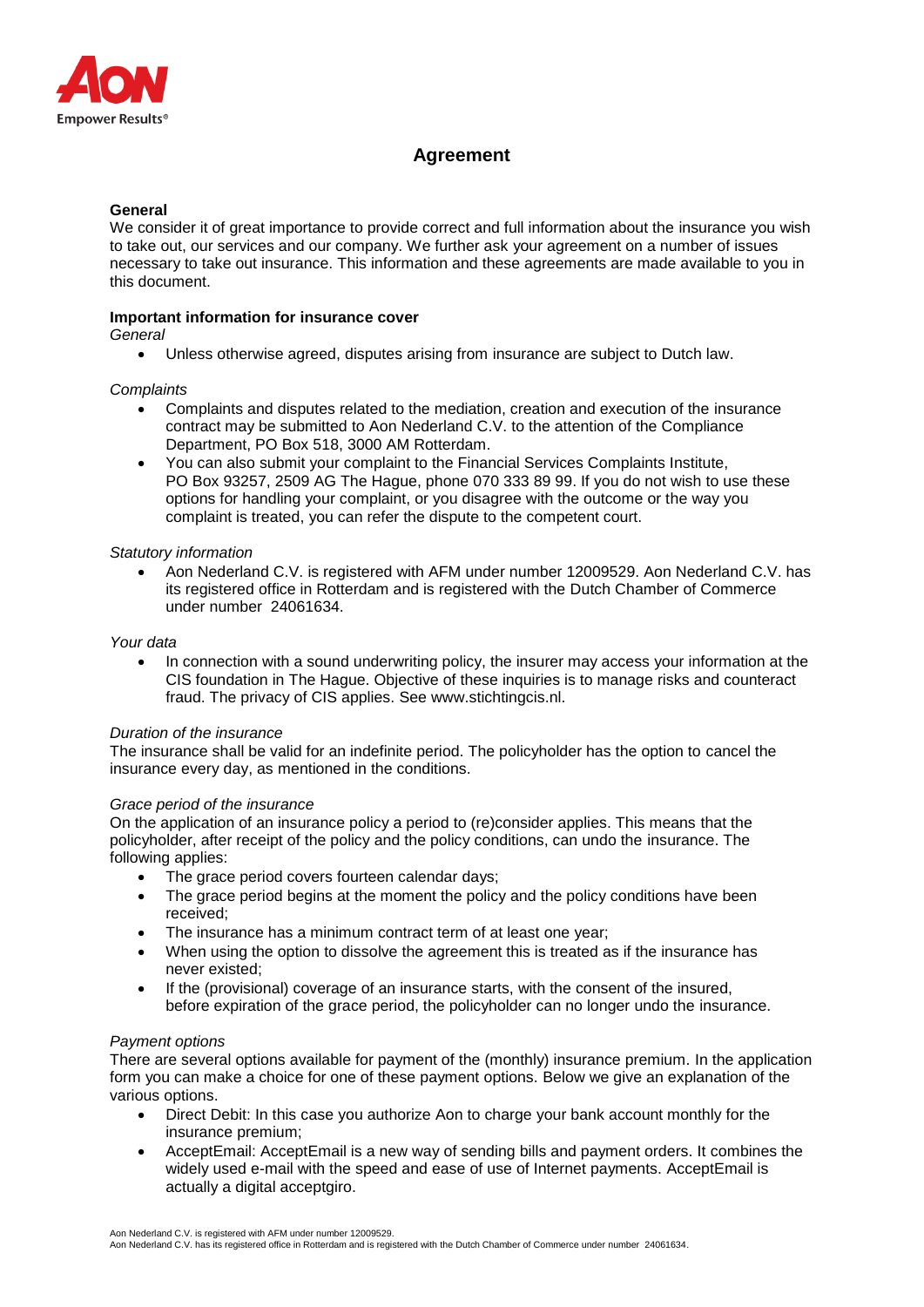

 Acceptgiro: If you decide to pay by giro we will send you a monthly postal giro to pay the premium.

#### *Insurance taks*

- The tax on insurance premium is 21%. This insurance tax is part of your monthly premium. The following insurance is exempt from tax:<br>  $\circ$  accident- and disability insurance:
	- accident- and disability insurance;
	- o health insurance;
	- o unemployment insurance;
	- o insurance of vessels (except pleasure craft) and aircraft, designed as public transport in international traffic (for example, no private plane);
	- o transport insurance;
	- o reinsurance.

In insurance packages, the exemption is applied to the portion of the premium attributable to the exempt insurance.

# **Agreements**

Before we can take out the insurance for you, we need your agreement on some issues. If you come to terms with this agreement you give authorization on the following issues:

#### *Electronic messaging*

If an applicant/prospective policyholder opts for electronic messaging, he/she hereby consent to the transmission of electronic invoices and messages about products and services of Aon Nederland C.V. Applicant/prospective policyholder hereby agrees to receive a digital policy schedule.

#### *Commercial approach by e-mail*

Personal data are requested when applying for insurance / financial services. These will be processed by Aon Nederland C.V. for the purpose of mediation in (insurance) agreements; for carrying out marketing activities; to prevent fraud against financial institutions and to comply with legal obligations.

## *Direct debit*

If the applicant/prospective policyholder has chosen for payment by direct debit this means he/she has authorized Aon Nederland C.V. to arrange automatic payment until further notice. In this case you authorize Aon Nederland C.V., until further notice, to charge premium, including transaction costs, for the insurance you applied for from your bank account. The deadline for the right of reversal of a payment is 56 days after the amount is debited from your bank account.

#### *Terms and Service Guide*

The applicant/prospective policyholder wishes to start insurance based on the cover described in the terms of insurance with which he agrees. Policyholder also agrees with the content of the Service Guide.